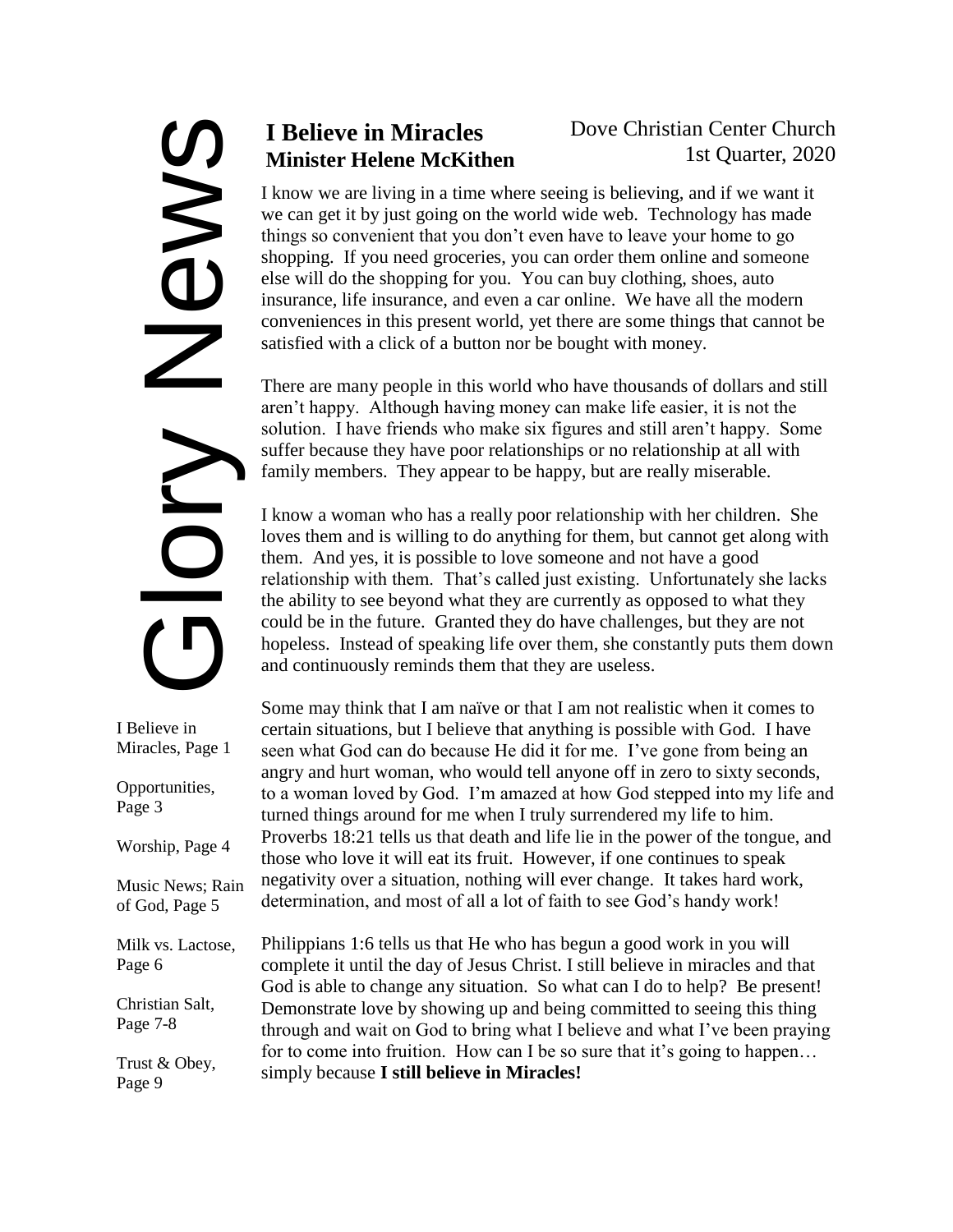### Dove Christian Center Church Glory, Page 2





\*\* \*\* \*\* \*\* \*\* \*\* \*\* \*\* \*\* \*\* \*\* \*\* \*\* \*\* \*\* \*\* \*\* \*\*

# **Ten Ways to Support Your Church**



*1—Attend regularly 2—Give generously 3— Love radically 4—Invite others consistently 5—Volunteer joyfully 6—Share Jesus willingly 7—Fellowship purposely 8—Show up energetically 9—Pray fervently 10—Encourage faithfully*



Whatever you might lack, ask God for guidance and passion in that area. Your labor is not in vain in the Lord!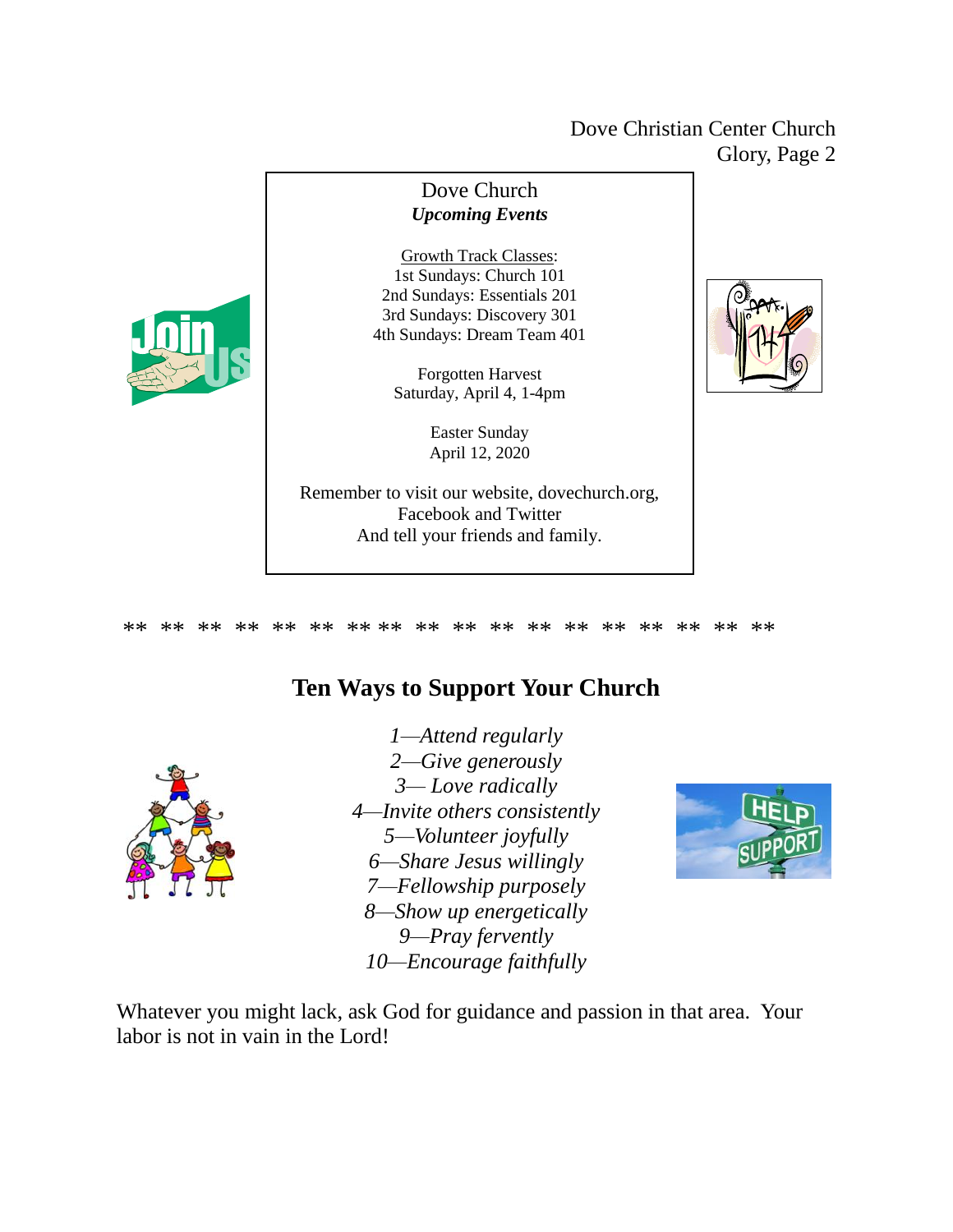# **Opportunities Minister Rose Smith**

### Dove Christian Center Church Glory, Page 3

The Latin word for opportunity is composed of two-word terms, meaning "toward" and portus meaning "port".

Opportunities are a set of circumstances/chances that make it possible to do something different. It could be a negative or it can be a positive change. An opportunity can be a situation in which it is possible for you to do something that you want to do either for yourself or someone else. Opportunities are chances for advancement, progress, or profit.

If you are working the same job, in the same position, with the same payout you were given 5 to 10 years ago, your opportunities were perhaps missed. There probably were many types of advancements or opportunities given. Maybe you were just satisfied right where you were. As believers, there are blessings, promises, and opportunities in our favor. The Lord has made us the head and not the tail, we are above and not beneath, we are lenders and not borrowers if we listen and harken to obey the Lord our God's commandments. Deuteronomy 28:13.

As born again believers we were told to occupy until He comes; we're to increase our talents and multiply our efforts; we're to help spread the gospel. We are to make the most of every opportunity we can to enhance the kingdom of God. Luke 19:13.



Max DePree, a businessman and author, once said: "We cannot become what we want to be by remaining what we are".

Allow God to order your footsteps and the Holy Spirit to lead and guide you to your destination that God has prepared for you. Jeremiah 29:11, "For I know the thought that I think towards you, says the Lord, thoughts of peace and not of evil, to give you a future and a hope". God has a plan for our life here on earth, and we are in the earth to do heavenly business for God. God has supplied us what we need to accomplish His plan. First we must develop a relationship with God to hear His voice daily. You cannot hear the instructions if you don't hear/know the voice of your God who is giving the instructions.

Christian's opportunities are nothing but plans of God, set up by God, moved through man to bless, prosper, and profit us for the kingdom to take us to the next level of God's will, according to Jeremiah 29:11. Stay in relationship with God. He will stay in tune and in relationship with you. Listen out for His voice. Your next footstep of opportunity is right in front of you. Step out on faith. Remember, cancel out fear. Do not let fear creep in. God is still in control. Trust God and seize the moment, don't miss out, and advance in the opportunities that God has prepared for you to come your way.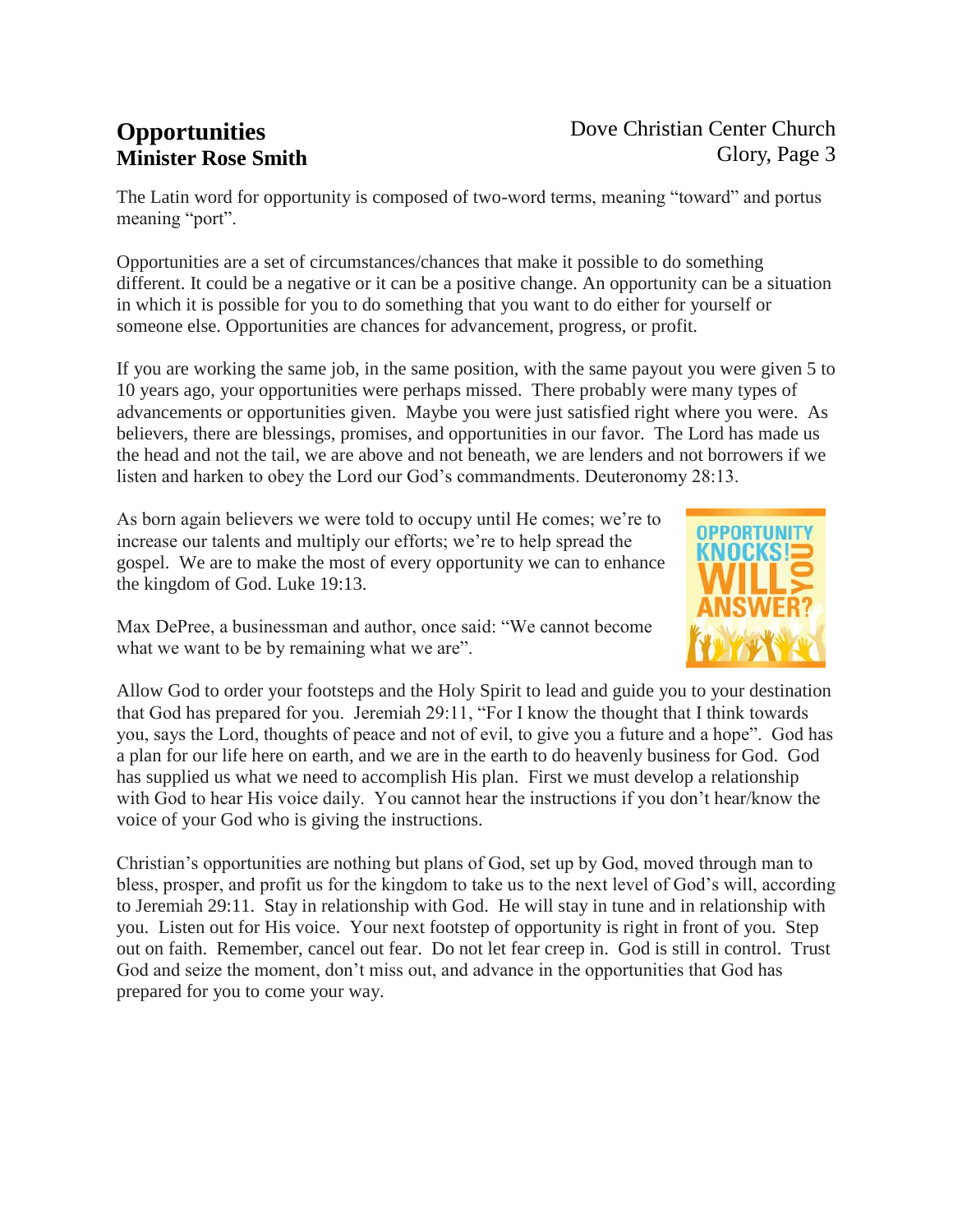# **Worship Minister Sherry Holt-Campbell**

Shout for Joy to the Lord all the earth! Worship the Lord in all His magnificent glory for He has done marvelous things.

Worship is not based on our likes or dislikes. It is based on the desire to honor God. True worship involves us "Getting Out of the Way" to let our spirit commune with God. We have to learn how to not let our worries and cares of today get in the way of honoring God.

When our lives are going well and we feel victorious, praise and worship comes easy. The challenge is when we are struggling in life and have problems that seem to overwhelm us. Can we worship without any hindrances? Worship requires a sacrifice of our own feelings and fears so we can give Him the focus that He deserves.

When King David had suffered the loss of a child he was understandingly disturbed. But here is what the word of God recorded about David and his actions. 2 Samuel 12:20 - "Then David got up from the ground. After he had washed, put on lotions and changed his clothes, he went into the house of the Lord and worshiped".

Worship is celebrating who God is and what He has done. We worship because our lives were made better when we can recall the challenges in life that we faced or overcame. We sometimes are not sure how we overcame some of our difficulties. We can't even recall the pain, the anxiety or stress. All we know is that YOU Lord brought us through it. Our faith is increased by the mighty works that has shown up in our lives. This is why we worship.

Psalm 100:2-5 says to Worship the Lord with gladness; come before Him with joyful songs.

Psalm 100:4 says to Enter into His gates with thanksgiving, and into His courts with praise: be thankful unto Him, and bless His name.

Psalm 100:5 says For the Lord is good and His love endures forever; His faithfulness continues through all generations.



Worship should always be a part of your daily lives so keep this in mind. John 4:23-24 says "Yet, a time is coming and has now come when the true worshipers will worship the Father in Spirit and in truth, for they are the kind of worshipers the Father seeks. God is spirit, and His worshipers must worship in Spirit and in truth."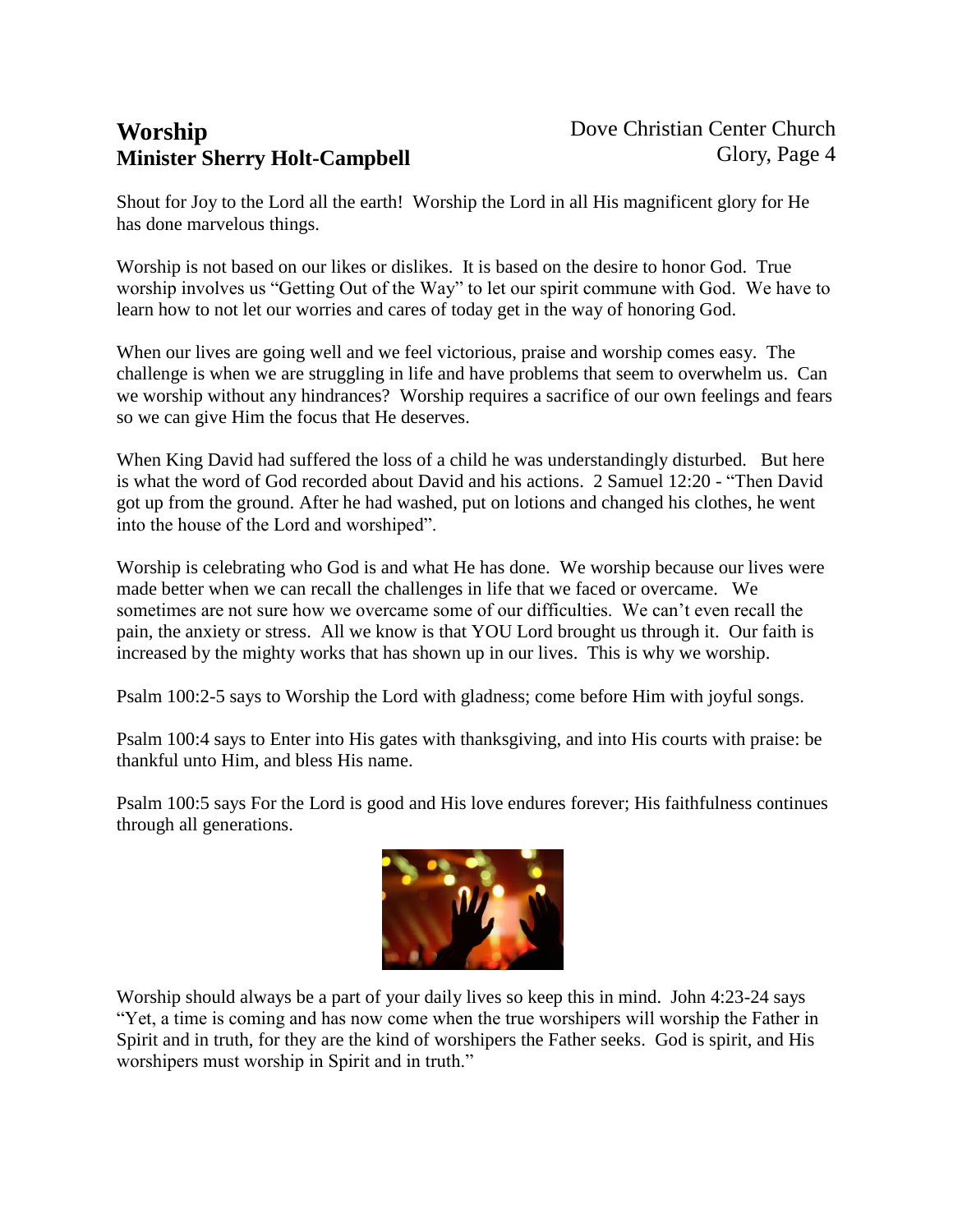# Music News

### Dove Christian Center Church Glory, Page 5

| Paul Baloche<br><b>Behold Him</b><br><b>Almost Home</b><br>Mercy Me<br>March 6 |  |
|--------------------------------------------------------------------------------|--|
|                                                                                |  |
|                                                                                |  |
|                                                                                |  |
| Passion<br>Roar                                                                |  |
| March 13                                                                       |  |
| <b>Cody Carnes</b><br>Run to the Father                                        |  |
| Deitrick Haddon<br>T.I.M.E (Truth Is My Energy)                                |  |
| March 27                                                                       |  |
| <b>Canton Jones</b><br>Kingdom Business 5                                      |  |
| <b>Colton Dixon</b><br>The Devial is a Liar (Single)                           |  |
| Sons and Daughters (Single)<br>North Point Worship                             |  |
| April 17                                                                       |  |
| Kierra Sheard<br>Kierra                                                        |  |
| April 24                                                                       |  |
| Graces into Gardens<br><b>Elevation Worship</b>                                |  |
| ** ** **<br>$**$<br>$**$<br>** **<br>** **<br>**<br>$**$                       |  |

# Mensa Otabil The Rain of God

We withhold the **rain of God's** favor from any worker of iniquity and occultic forces who rise up to frustrate the people of God and the church of Jesus Christ.

We declare that every force of nature that seeks to shut the door of opportunity and interfere with your victory shall be stopped; every door or breakthrough shall remain open until the cycle of victory is complete.



Let the **rain of God** fall upon your life and upon the church.

We declare open heavens, fruitfulness, and favor upon the righteous.

Jehovah will enlarge our territory and cover us with His glory.

He will prosper His plans and purposes concerning us, and there shall be a fulfillment of every promise declared over our lives.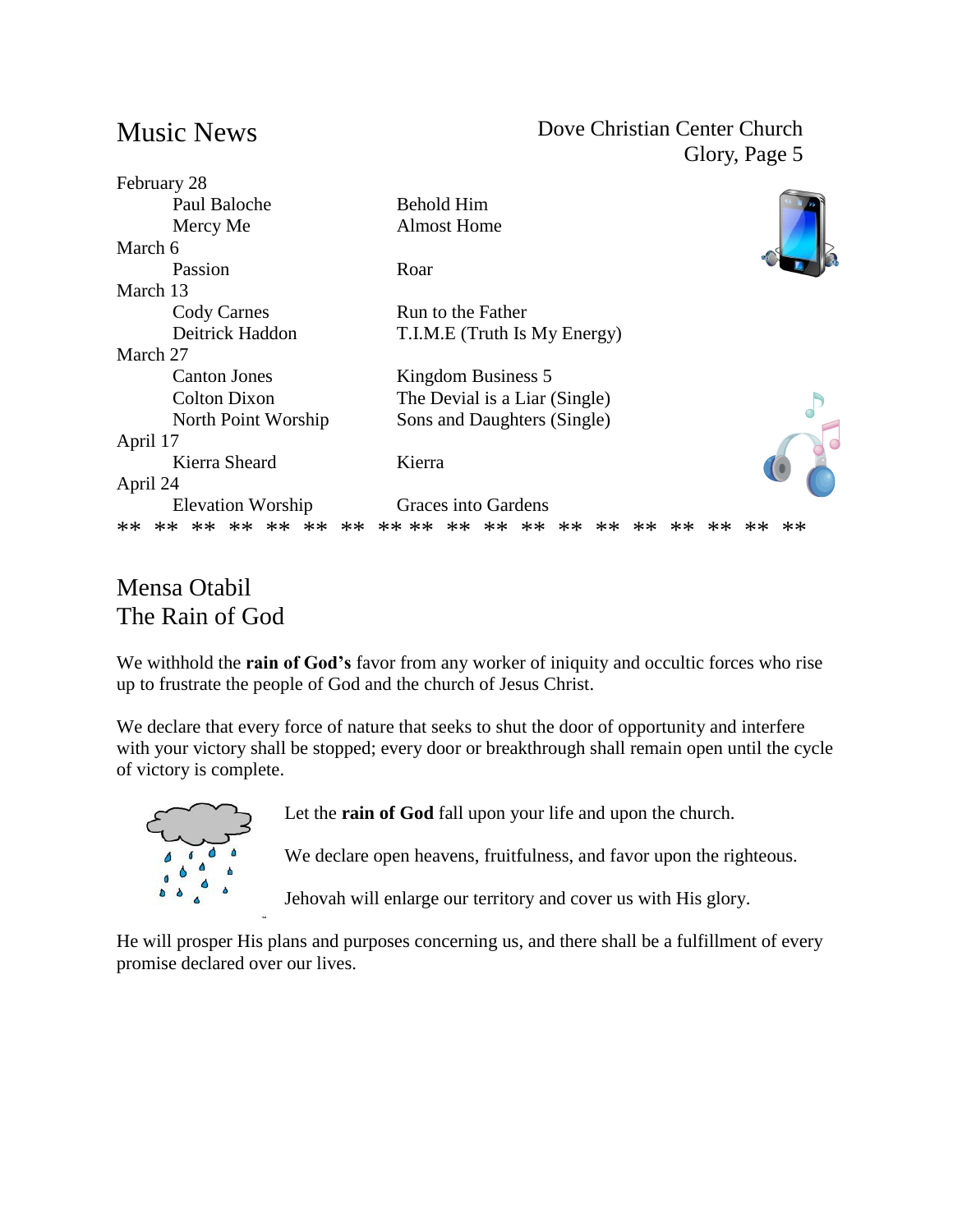# **Milk Allergy vs. Lactose Intolerance Brittany Woods**

Have you ever noticed that after eating a cheeseburger or ice cream that you developed sinus pressure or a runny nose? Have you ever began to itch after eating a product with dairy in it? Well, you may be having an allergic reaction to dairy and not necessarily have an episode of lactose intolerance. More often than not, having a milk allergy is mistaken for being lactose intolerant. Though they have some similarities, they are quite different.

A true milk allergy differs from milk protein intolerance and lactose intolerance. Unlike milk allergy, intolerance doesn't involve the immune system. Milk intolerance requires different treatment from true milk allergy. Common signs and symptoms of milk protein intolerance or lactose intolerance include digestive problems, such as bloating, gas or diarrhea, after consuming milk or products containing milk. However, milk allergy can cause anaphylaxis, an allergic reaction that can cause sinus infections, hives, wheezing, itching around the mouth and lips, colic in babies, along with abdominal cramps.

Having a lactose intolerance involves your digestive system and means that your body doesn't make lactase, which is an enzyme that breaks lactose down. Essentially, it is the sugar in milk that is not being broken down. A lack of breakdown in the stomach leads to gas, bloating and cramps. Though very uncomfortable, it is not as dangerous.



It is important to see a doctor if you or your child experience any of these symptoms shortly after consuming milk or milk products. Having an

allergic reaction to milk proteins is due to our immune system identifying certain milk proteins as harmful. When our bodies release immunoglobulin IgE, they begin to work to fight off the harmful allergies and release histamines which then causes the allergic reaction and symptoms as listed above. The two main milk proteins that most commonly cause the allergic reaction are casein (found in cheeses) and whey (found in liquid milk). You can be allergic to one protein or both.

Though lactose intolerance (digestive system) and having a milk allergy (immune system) have many similarities, they are very different and one is much more dangerous than the other if not avoided. Because having a milk allergy is a little more dangerous than being lactose intolerance and there's no sure way to prevent a milk allergy, you can avoid foods that can cause a reaction like milk, butter, cheese, yogurt, ice cream and chocolate. There are many tests that can be performed to confirm one or the other. It is best to see a doctor if any of these symptoms appear and persist.

### Dove Christian Center Church Glory, Page 6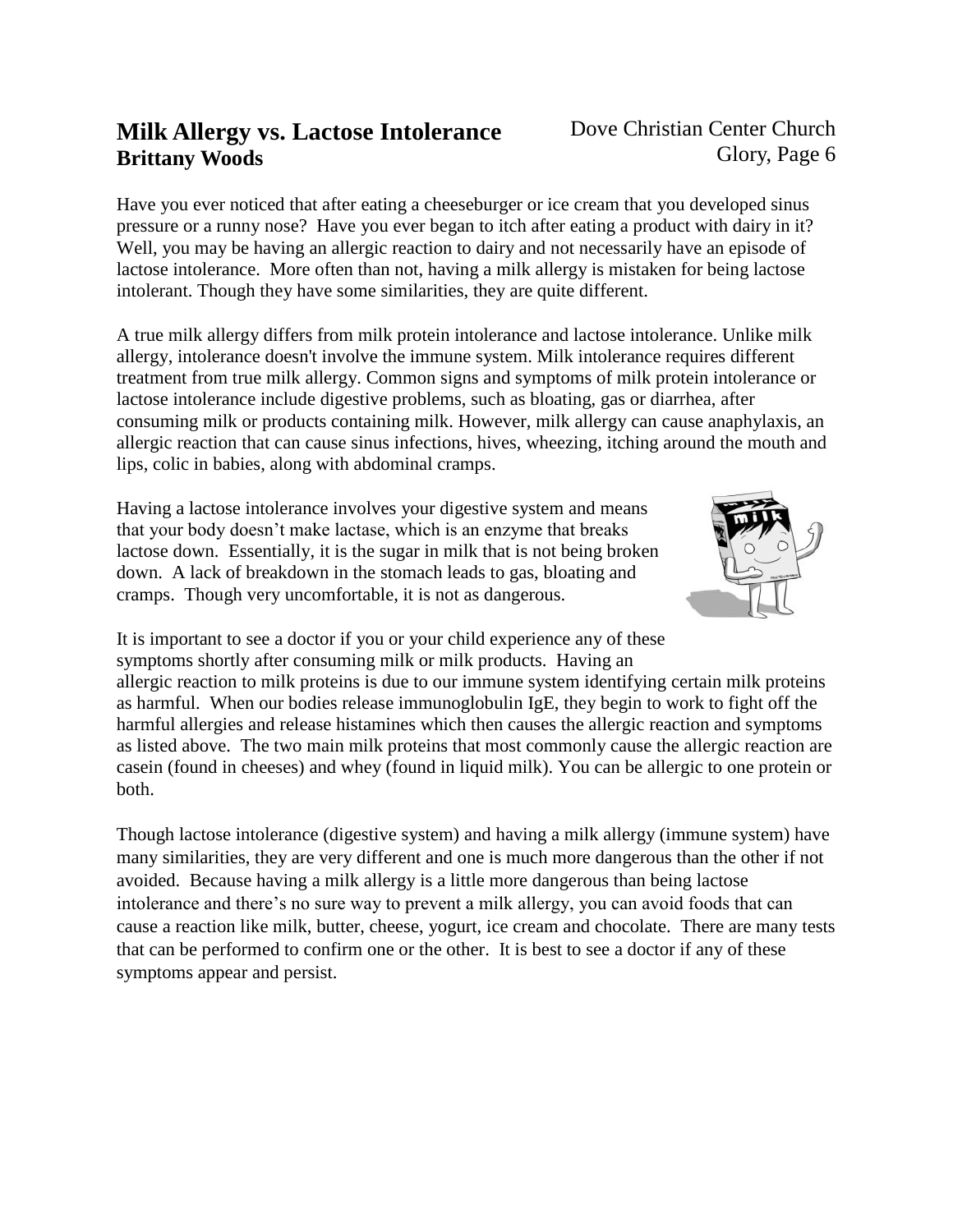# **Christian Salt Pastor Marcella Trammer**

### Dove Christian Center Church Glory, Page 7

Matthew 5:13 - You are the salt of the earth; but if the salt loses its flavor, how shall it be seasoned? It is then good for nothing but to be thrown out and trampled underfoot by men.

This is Jesus speaking to His people right after the famous "Beatitudes". He is also addressing Christians today, in that He's explaining the influence of Christians in the world. The Book of Matthew (and John for that matter) was not written for the unsaved, but only for the saved. There are too many instances in Matthew and John where the words of instruction, command, and comfort could never be applied to the world or the unsaved, but only to God's people. Luke and Mark are written to the unsaved world. (Example: In Luke the lost sheep is a sinner; in Matthew the lost sheep is a backslider or "the lost sheep of the house of Israel").

Being the salt of the earth is "being something"…not saying something or doing something. Only being something. Saying and doing is temporary…being is not. Jesus is not telling the unbelievers they are the salt of the earth.

Is salt a flavoring or a preservative? Salt is used as a fertilizer (Potassium Chloride - KCl) and as a disinfectant (Sodium Chloride - NaCl). It is used to promote growth for good, and it is used to inhibit the spread of bad. It has been said "the only thing necessary for the triumph of evil is that good men should do nothing". Let's explore:

The necessary attributes of salt:

1. Salt must be in a sufficient *quantity*. Insufficiency will lead to failure. The demise of the Christian influence in the world today is partly due to a decrease in our percentages (Christians) on the world stage: school, politics, media, etc. Experts estimate that today true Christians make up less than 5% of the world's population. When the percentage was 5 and above, the world was a much better place to live in because of Christian values…in the home and in communities worldwide. At only 5%, Christians made a huge impact. Look at what a *few* disciples did in the book of Acts. In Acts 17, they were accused (under constant attack, mind you) of turning the world upside down with the gospel.

When God dealt with the destruction of Sodom & Gomorrah, He said, "shall I hide from Abraham what I am doing?" So Abraham interceded for Sodom with God, by reasoning how many **"righteous"** were in the land. God needed to see a certain number of righteous and Abraham was trying to find out what that number was.

2. The *distribution* of salt is necessary. Salt cannot stay in the box and be effective. Salt only operates by its presence. It doesn't matter how sufficient it is or how potent it is in the box.

3. The *quality* of the salt is important. Jesus says if the salt loses it flavor, what good is it. Salt will never cease to be sodium chloride. However, it can be diluted when mixed with other substances. Jesus says, it is then good for nothing but to be thrown out and trampled underfoot by men.



Continued (Page 8)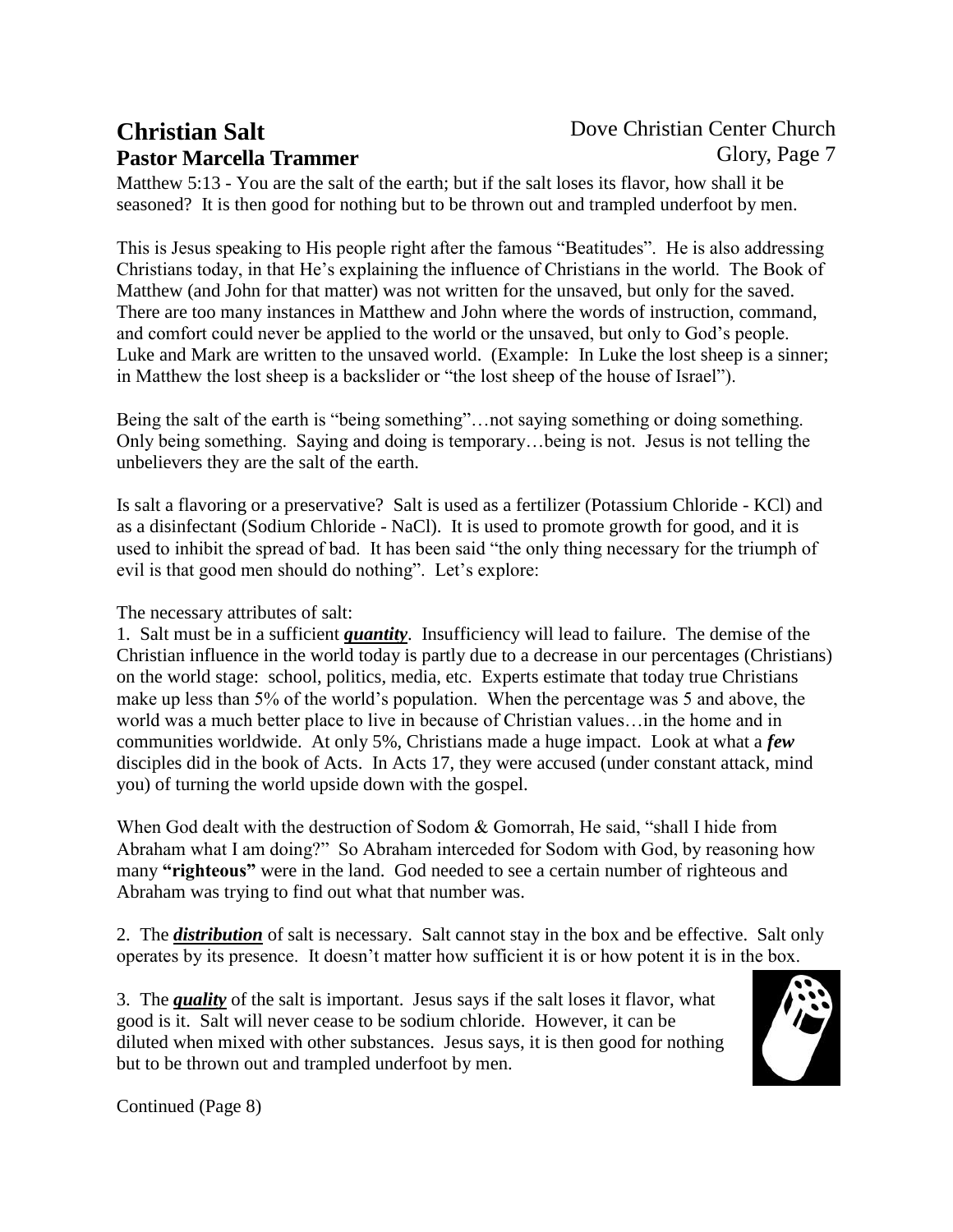# **Christian Salt (continued from Page 7) Pastor Marcella Trammer**

Jesus is teaching us that the Christians' vision can become cloudy or unclear. We are no longer credible. Instead, we lower are standards and can no longer save society, nor lead society, but instead follow it.

Jesus adds that we are light of the world. He said of Himself, He is the light of the world. He gave us the same title because He is no longer physically here; His light has been withdrawn. He passed that light on to us who are still here to serve the kingdom and **Be Light**. We have a responsibility to put ourselves on a lamp stand for public display. Not hiding, but well lit like a city on a hill. He doesn't need our "life" to shine, but our "light" that He shines through us.

Two of the most controversial topics in today's world culture are abortion and same-sex marriage. Both are more prevalent than ever before in history. Attitudes toward culture makes things so acceptable today. And before we know it, there's an increase in participation. The reasoning is a dilution of the Christian salt. The more exposure, into the Christian realm, that is forced upon us through television and movie plots, commercials, internet, social media, billboards, sports, concerts, and other methods….and I know we say this a lot, but it's true…we become DESENSITIZED. Sin exponentially becomes celebrated and legalized.

We're desensitized when we say, "I've seen that"; or "to each his own"; or "we have to love on everybody". That's what we say. Christians are loving, just as our Father God is loving. We get it from Him. There are many sinful issues to discuss and we **ALL** need forgiveness for something. And no one is too far away to be reached by the love of God and the mercy of God, and a changed life in Him. But we speak the truth in love, Ephesians 4:15.

Admittedly, our minds and bodies reject a lot of things that we initially find difficult to tolerate: A first cigarette, a first alcoholic drink, a first view of hardcore porn, loud noise, a brawl or fistfight, violence or profanity whether on the screen or in person. But continue to indulge, and our minds and bodies either permit it, welcomes it, loves it, perhaps, craves it. These are seeds, and **ALL** seeds demand attention.

We know the Bible teaches us that when the supernatural is withdrawn, the natural takes over. 2 Timothy 3:1-7 says: But know this, that in the last days perilous times will come: For men will be lovers of themselves, lovers of money, boasters, proud, blasphemers, disobedient to parents, unthankful, unholy, unloving, unforgiving, slanderers, without self-control, brutal despisers of good, traitors, headstrong, haughty, lovers of pleasure rather than lovers of God, having a form of godliness but denying its power. And from such people turn away! For of this sort are those who creep into households and make captives of gullible women loaded down with sins, led away by various lusts, always learning and never able to come to the knowledge of the truth.

Christians **MUST** be known for a much more higher standard of living than anyone else in the world. Not perfect, but committing to righteousness. We are the salt! That's the way God intended, that's what God provided for, and that's only what He accepts. He is **ABLE** to help us when we follow His will! Let's trust Him for it!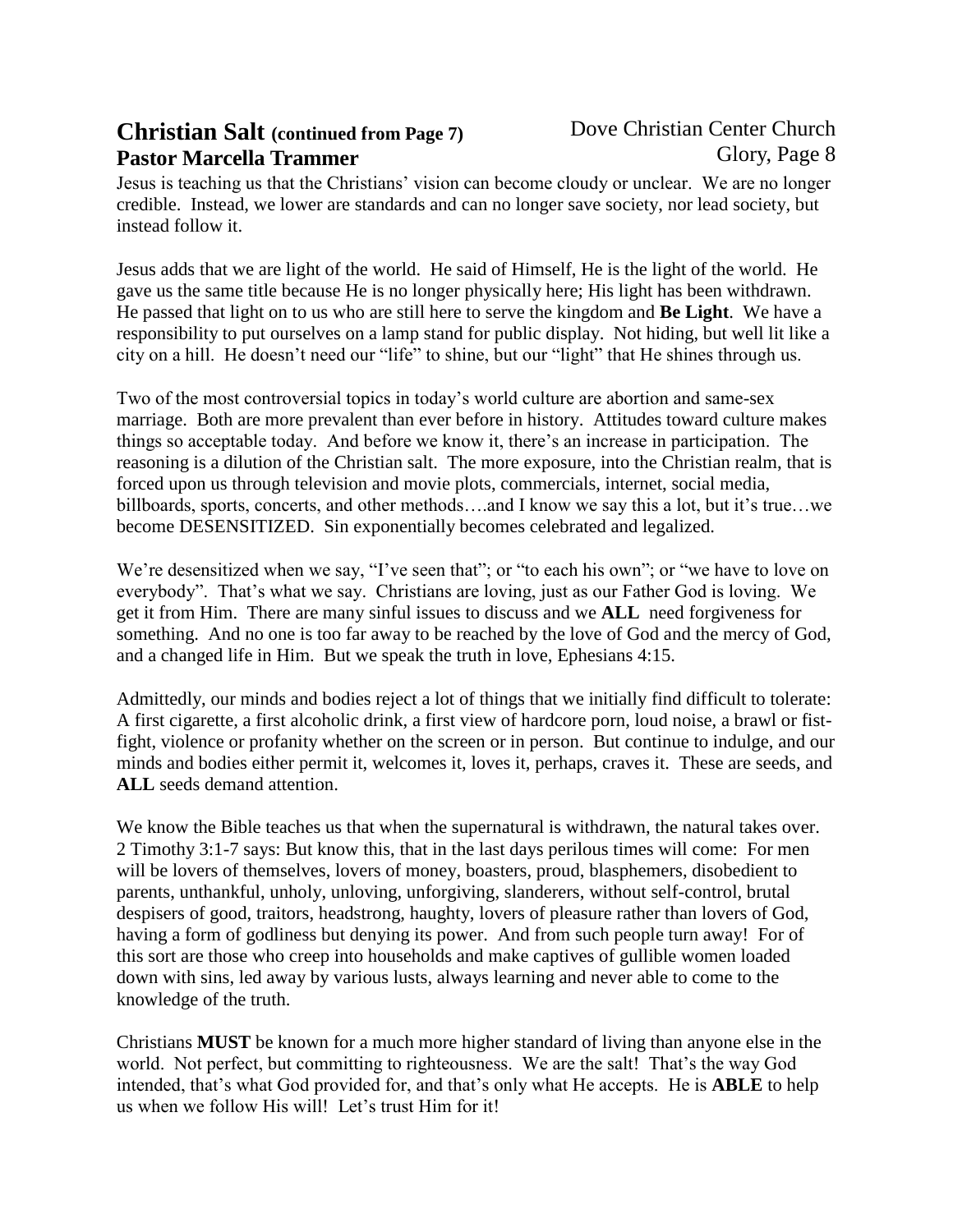# **Trust & Obey: Your Life Depends on It Joshua Campbell**

Recently, the chorus to this hymn has been in my spirit:

*Trust and obey, for there's no other way, To be happy in Jesus, but to trust and obey. -John H. Sammis*

As I reflected on these words, this question came to mind: *Am I trusting and obeying as I claim to do?* This includes trusting God with my prayers and desires, particularly one's that seem to be unanswered at the moment. Long story short, if you have not, you have made these desires an idol, which results in destructive behaviors.

The costs for not trusting God are detrimental, and can ultimately lead to death. This is demonstrated in Exodus 32, when the Israelites created the golden calf and engaged in idolatry and revelry. They did this because they grew tired (impatient) of waiting for Moses to return to them (Exodus 32:1). What made this even more bizarre is that the Israelites genuinely believed that they were honoring God with their actions (Exodus 32:5-6). The end result of this 'celebration' was bloodshed by sword (Exodus 32:27) and a plague (Exodus 32:35), which can both be understood as death.

### *What idols have been formed in your life as a result of not trusting God? And where have they taken you?*

From what I have noticed, hurts, disappointments, and impatience can easily lead us to stop trusting God if we are not careful. Why? Because they are aspects of humanity that leads vulnerable people to believe that taking things into our own hands, being the masters of our own world, is the only way we can address these issues. We think we know how to adequately address these pains and longings, but in reality, it causes destruction and stirs God's wrath.

If you are contemplating stepping out and taking control of your situation, I encourage you to reflect on the missteps of the Israelites. Do you believe they trusted God in that moment?



Trust God, and obey His commands and direction. It may not be the decision you like in the moment, but it is the decision that will save your life.

*But blessed is the one who trusts in the LORD whose confidence is in him. They will be like a tree planted by the water that sends out its roots by the stream. It does not fear when heat comes; its leaves are always green. It has no worries in a year of drought and never fails to bear fruit. – Jeremiah 17:7-8 (NIV)*